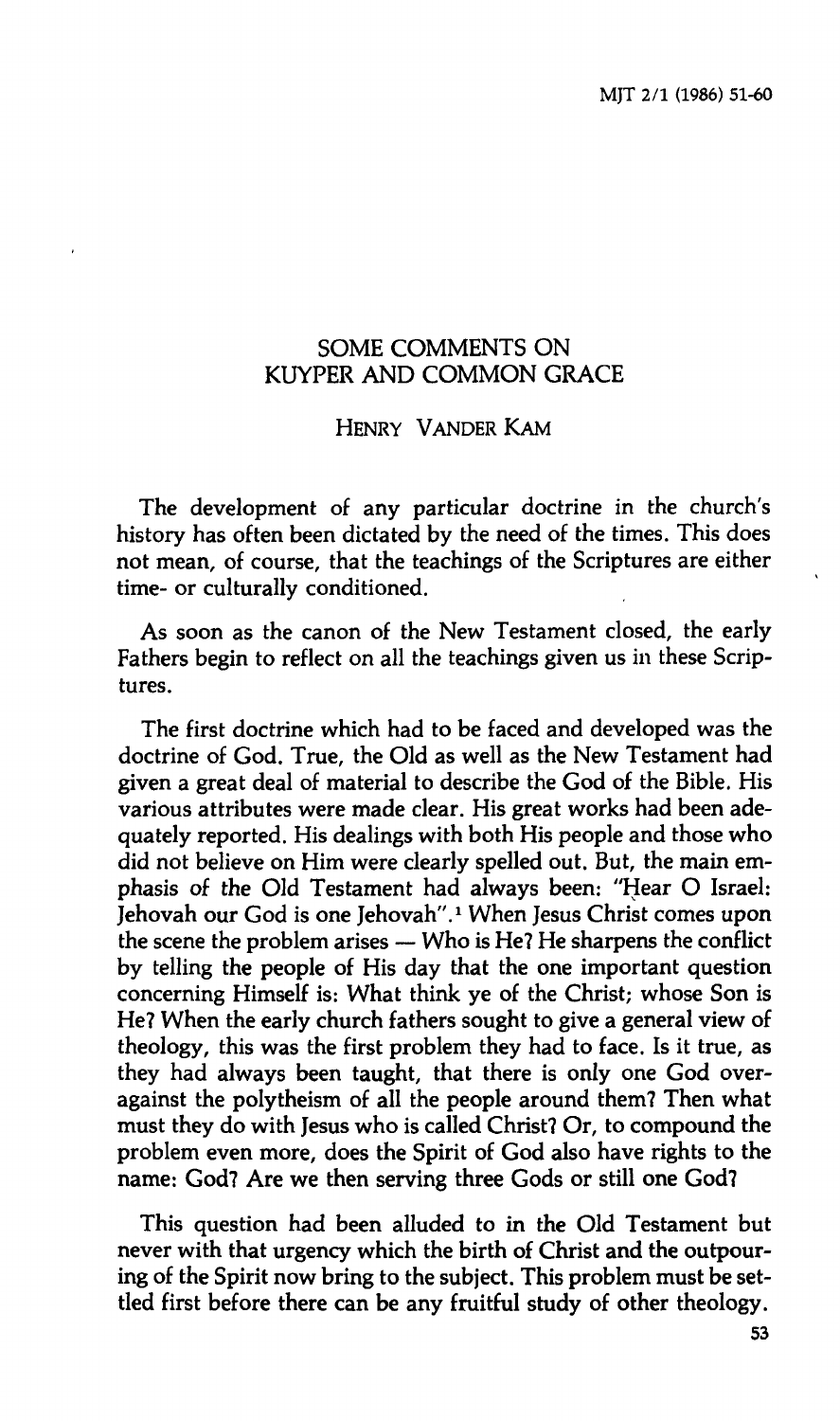**It became a long and complicated debate The one theologian**  striving to uphold the ancient form of the 'oneness" of God and the **other just as zealously emphasizing the three persons in the Godhead This debate dragged on for many years and was finally settled at the Council of Nicea in 325 A D** 

**If it is true that God is one in being but there are three divine persons which the entire Christian church acknowledged, what must we then think of the Christ Himself? Is He human? There was no doubt about this question among all those who had seen Him in the flesh But, if He is one of the divine persons is He then also not truly divine? How are these two natures of the Christ united? These questions again held the attention of the best theologians in the church for a long time More splinter groups resulted from this debate than from the one dealing with the doctrine of the Trinity Finally in 451, at the council of Chalcedon the doctrine of the two natures of Christ in one person was adopted** 

**The next doctrine with which the church concerned itself was the doctrine of man What is man? Is he one being among the many which our God has created or does he have a very special place? Again opinions differed and they differ to the present day However the church never left room for any view of evolution regarding the origin of man No, man was the crown of creation, was made in the image of God Together with the formation of man comes the whole matter of sin and grace Man, though the image of God fell into sin Is there restoration for such? The Bible has a great deal to say on the matter of the sin of man and how he may be redeemed It was now the task of the church through its theologians to give a clear picture of both sin and the grace of God** 

**The doctrine of the atonement flowed out of the former Here, too there were many differences of opinion which led to various church formations Many believed that man could do considerable work toward his own salvation — Roman Catholics and all Arminían branches of the Protestant churches Others, the Reformed, believed that man was not able to add one iota to his salvation but that his salvation was entirely due to the grace of God** 

**Still later controversies arose concerning the application of the work of Christ What is regeneration? What is conversion? What is calling or faith, etc ? There were also the various questions concerning the church and the sacraments Still later, and we are by no means finished with this one, the doctrine of the last things was discussed**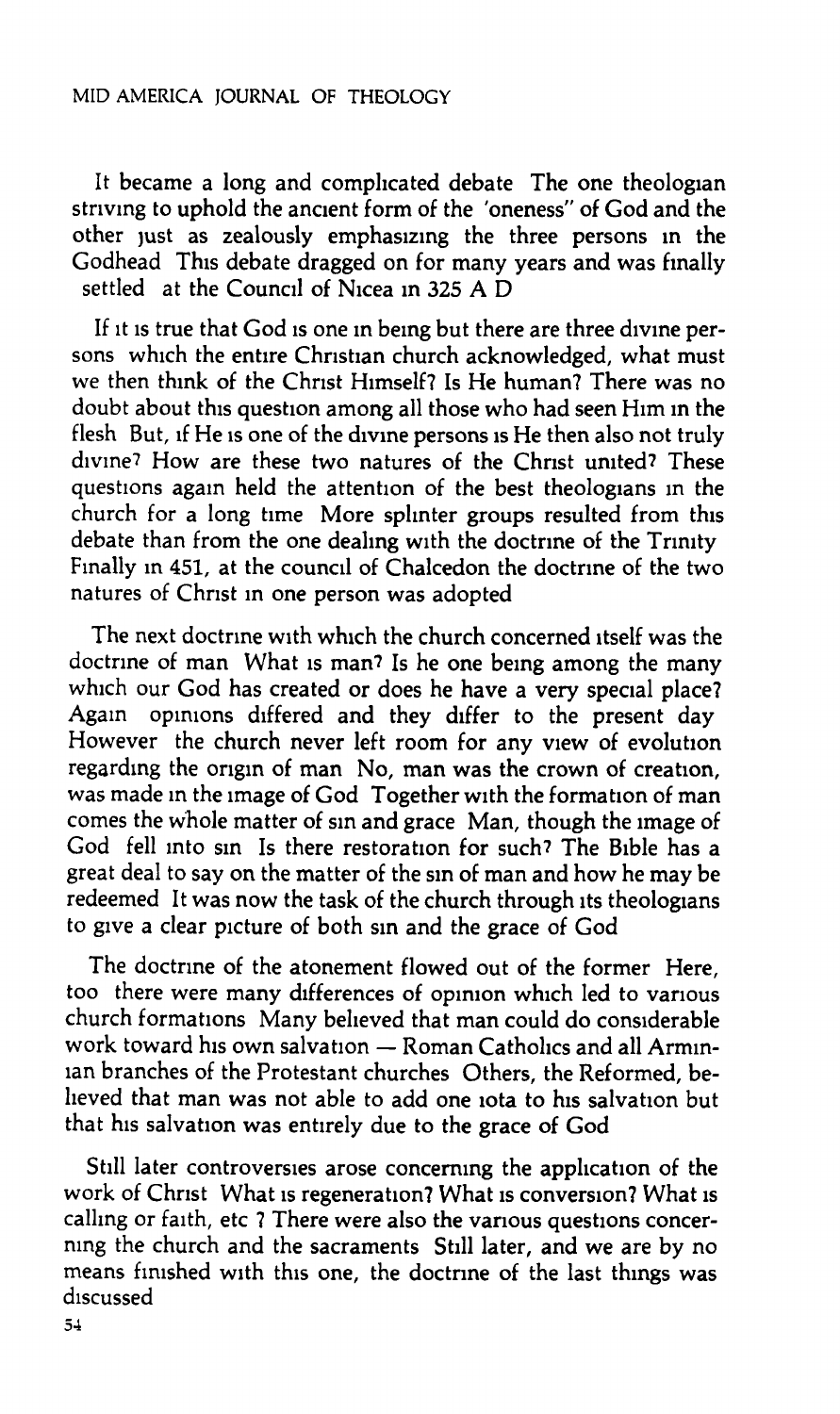## **SOME COMMENTS ON KUYPER AND COMMON GRACE**

**I give this brief survey of the history of dogma to help you realize that the need of the times gave rise to the development of any particular doctrine. Only when the first was somewhat settled was the church able to proceed to the second. It took a long time in the history of the church before the theology of the day took up the kind of questions we have dealt with in more recent years. In all those former years a doctrine such as that of "Common Grace" did not receive much attention.** 

**Why did Abraham Kuyper emphasize the doctrine of Common Grace so much? I suppose we would be able to approach this question from more than one point of view. But it seems to me that the man who wrote: 'There isn't a square inch of human life of which the Sovereign over all things doesn't say: Mine!" had a view of life which required him to deal with cultural matters, or how Scrpture and Confession approach cultural matters, more than almost anyone else. He was convinced that the fathers had drawn up the confessions of the church but that the church had allowed these confesssions to lie idle for too many years. He felt that these confessions had to be brought into connection with the various problems of the present age for them to be productive. They had to give answers to the problems and needs of our time.<sup>3</sup> He was enamored with the idea of the kingship of our God over all of life and wanted to see this kingship displayed everywhere. As the Secession of 1834 showed a renewed interest in the** *Canons of Dort,* **so Kuyper had to go back to these** *Canons* **especially to find the doctrinal and confessional basis for his view on Common Grace. He found that this doctrine had been touched upon by John Calvin even though the other reformers make no reference to it. Calvin, however, though not developing this doctrine into the structure later seen by Kuyper and even Bavinck, does make mention of it in various connections. That Calvin was the only one of the reformers to do so can only be understood because Calvin stressed the sovereignty of God in a way as no other reformer did.<sup>4</sup>**

**Kuyper began to write on this subject soon after the "Doleantie." This movement had taken place in 1886 and Kuyper starts writing on Common Grace already in 1896. When one considers the tremendous amount of work he had to do for the young denomination and the amount of time taken for the establishment of the Free University in 1880, one wonders where the man obtained his ambition to begin a work of such magnitude so early. The development of his view of Common Grace is found in a series of articles in** *De Héraut* **for no less than six years, 1896-1902. These articles were** 

*55*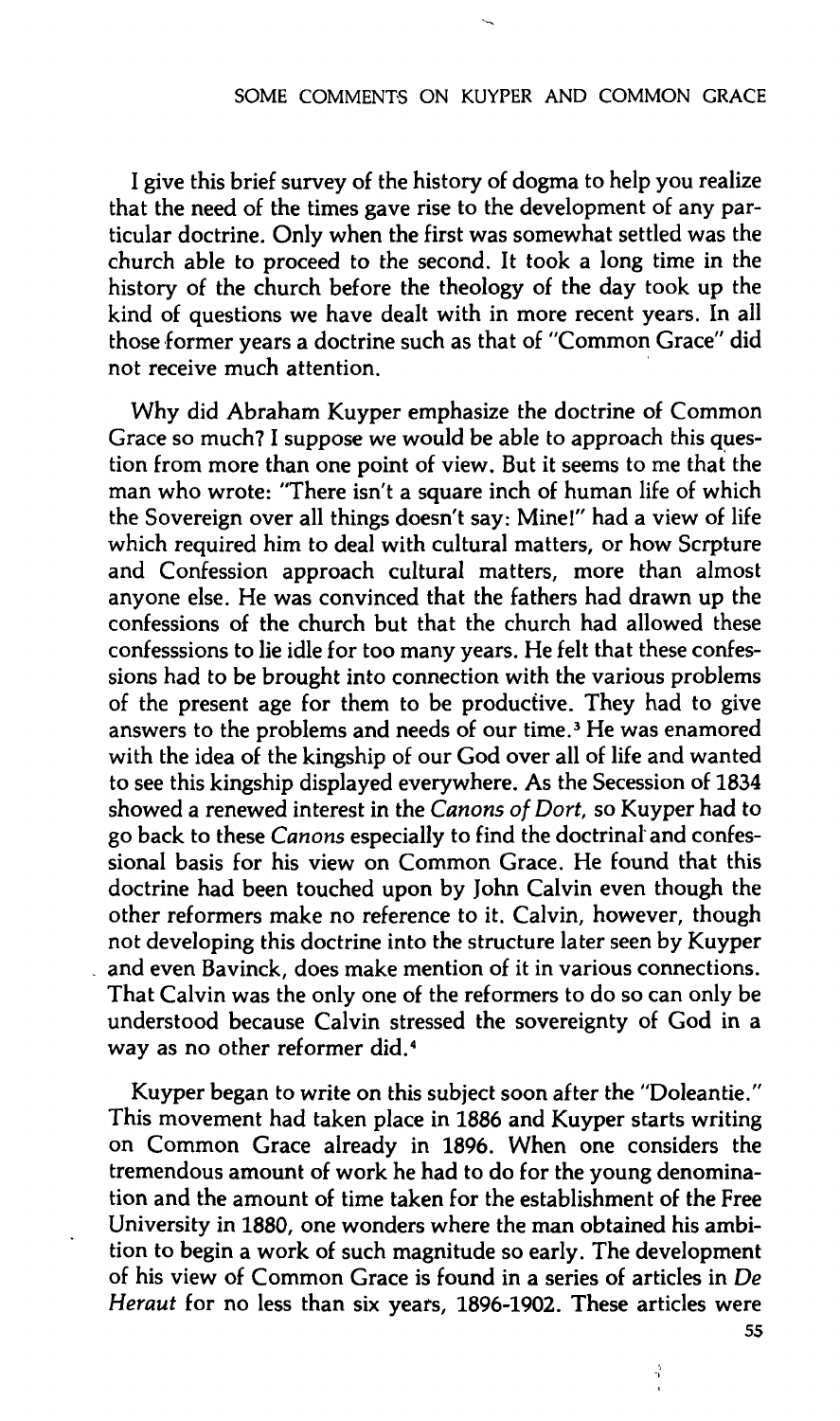**later bound in book form and now constitute three large volumes.<sup>5</sup>**

**We would not do justice to the magnitude of his writing on this subject by just mentioning the above. Almost as soon as he had ended his series of articles on Common Grace, he begins another very long series on** *Pro Rege.* **These do have a somewhat different purpose than the former, but many of the themes struck in the earlier work are further developed in this second work of three large volumes. This work was finished in 1910.<sup>6</sup> By that time he had devoted about fourteen years of his busy life to this particular subject. He deals with the Lordship of Christ not only over the church and the state, but also over home and school and every other sphere of life. His sphere sovereignty, about which he wrote earlier, is clearly outlined in these two major works. If there is anyone who has done a great deal for the development of the doctrine of Common Grace, it was Kuyper. His many writings on this subject indicate the importance he attaches to this particular subject which had received so little attention before.** 

**Before dealing with his specific view of Common Grace, it may be well to ask the question: did this doctrine deserve all the space Kuyper gave to it? Would it have been better if he had used his considerable talents in the development of some other thorny problem in Reformed Theology? Perhaps it is impossible to give a fair anwer to this question. There would be those who would say that he has done the church a disservice by writing on it so voluminously while there would also be others who might wish to have seen him approach the subject from a different point of view. However the question is answered, we should take due note of the, contributions of this renowned theologian especially when he gives us the works of the prime of his life. He is worth studying!** 

**In all his studies Kuyper had been greatly influenced (negatively, of course) by the spirit of the French Revolution of 1789. The results of that Revolution were still very apparent in his student days. Many hailed it as a great release for the down-trodden of former days and would like to see its principles applied in various sociological and economic areas of Europe of that time. Kuyper was deadly afraid of the spirit of this Revolution. Its motto had been "No god, no master". Voltaire, one of its leading spirits, had even dared to cry out "Down with the scoundrel",<sup>7</sup> by whom he meant the Christ. The church of that day was impotent — in fact, it had not a little to do with the revolution itself. It seemed as though Satan was enthroned. Does the church do enough by simply preaching the tidings of salvation to a world which is ready to ex-56**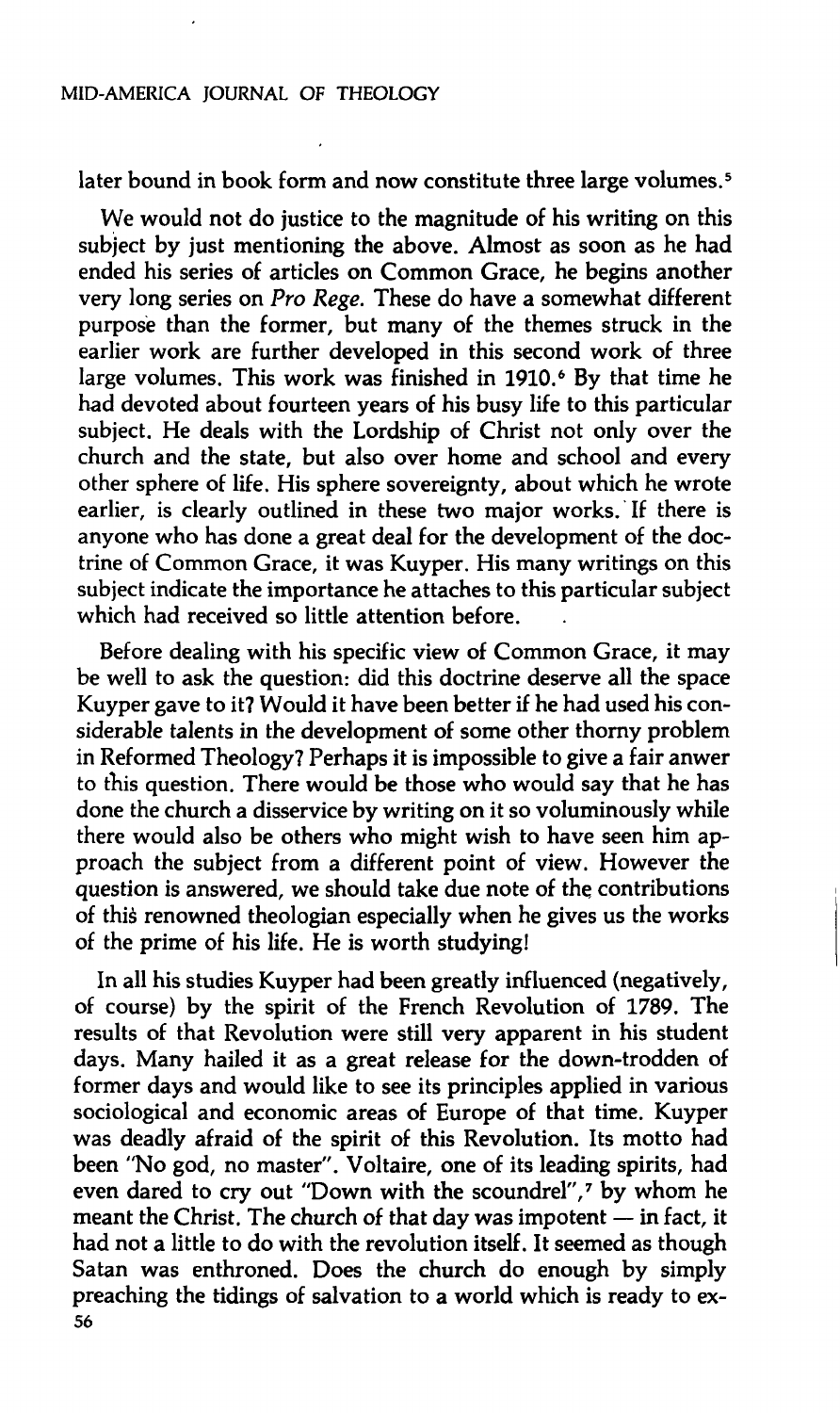**plode? These were some of the questions Kuyper sought to answer. Does the church speak only to its own members and call the rest of the world to repent? Or does the gospel, the word of God, also have something to say to the philosophy and science in which this world is engaged? All these problems lie in the background of Kuyper's work on Common Grace.** 

**Before briefly touching on Kuyper's particular view of Common Grace, it is well to listen to his most famous colleague who taught Dogmatics at the Theological School at Kampen at that time. Dr. Herman Bavinck. He published a rather lengthy lecture on the subject of Common Grace in the year 1894, therefore about the time that Kuyper began to write on this subject. Bavinck too finds this subject intriguing and very necessary for the church to give due attention to it. It was, therefore, not the hobby of one theologian.** 

**Bavinck, together with Kuyper, concludes that Calvin was really the only one of the reformers who had dealt with the subject of Common Grace. This seems rather strange to many because Calvin**  is usually considered the sternest of all the reformesrs. Yet he would **not close his eyes to the good things which the natural man still does. Calvin leaves no room for the dualism of many of the thinkers of his day. He believed that if sin had been left to itself, had been left unchecked, it would have ruined everything.** 

**Bavinck finds some of the good and true in fallen man. There is still a light shining in the darkness. He believes that the Spirit of God lives and works in creation. There is still something left of the image of God in man. Man still has rationality. There are natural gifts present among the unbelievers and we must appreciate them as gifts of God.<sup>8</sup> Happily the Reformed have kept the specific and absolute character of the Christian religion but they can, at the same time, appreciate the good and the beautiful. We must always be careful that we do not fall into the camp of the Pelagians or into the camp of Pietism.<sup>9</sup> Both of these are enemies of that which is Reformed. It has not always been an easy road to follow between these two dangers. So today we may not completely separate religion and culture, theology and philosophy, head and heart, the heavenly and the earthly calling, religion and ethics, the Sabbath and the work days, the church and the state, etc. He emphasizes the fact that all "world flight" is a denial of the first article of the**  *Apostles' Creed.<sup>10</sup>* **This is an important statement and may well be comtemplated by all who wonder about the relation of nature and grace.**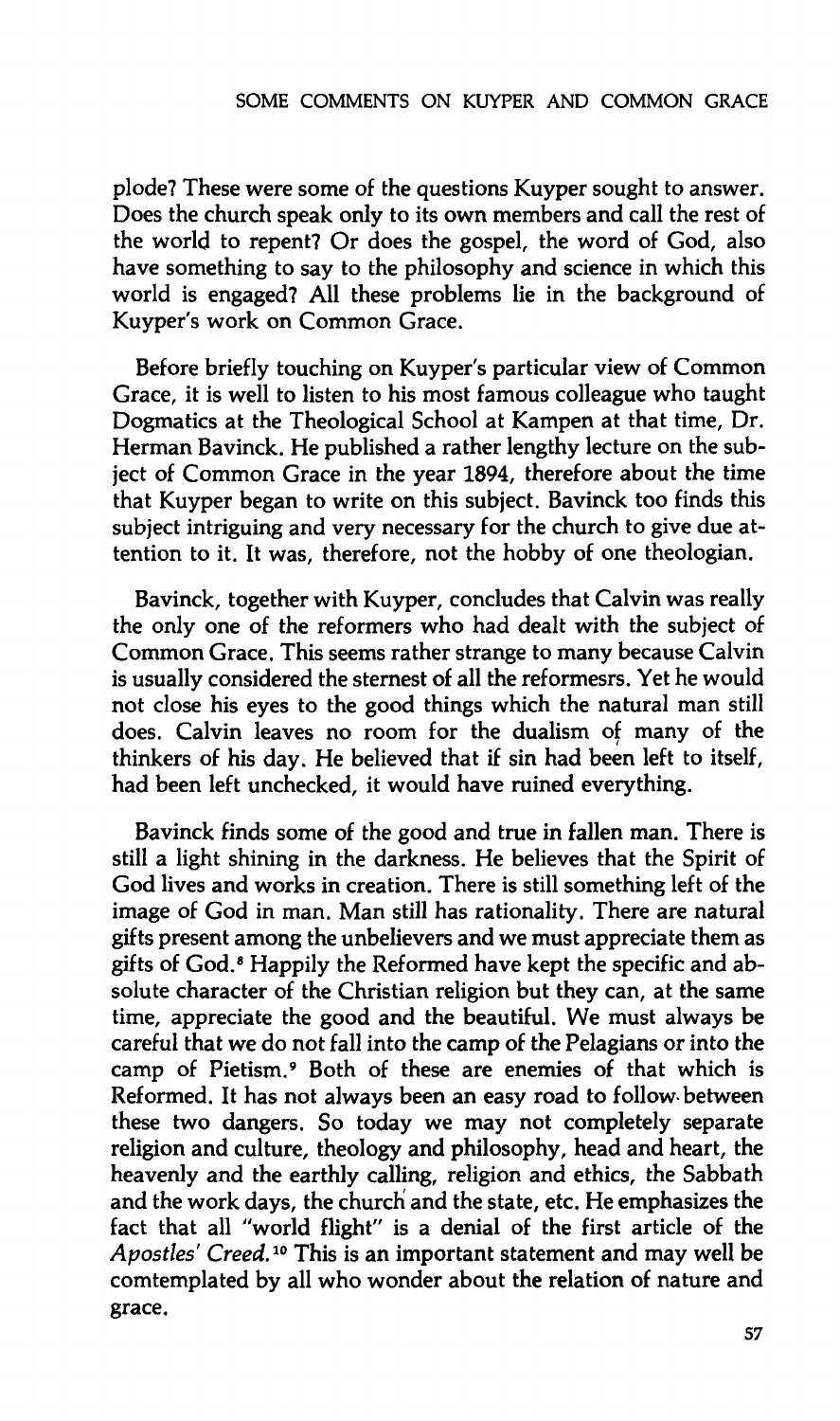**Bavinck has one more pithy statement which we do well to quote before leaving him and returning to the work of Abraham Kuyper. Bavinck says: "Theology's honor does not consist of being the queen of the sciences, which sits far above all other sciences, but that she may serve all of them out of her wealth".<sup>11</sup> Perhaps the greatest Reformed dogmatician of the past century has given us some very worthwhile material for study in this lecture he gave on Common Grace. Of course, he also deals with the subject at the proper place in his Dogmatics.** 

**In this comparatively brief article I am not able to go into the view of A. Kuyper exhaustively as he deals with this particular subject. That would take volumes. However, there are a few things which should be said to place his view in the proper light. He has often been charged with a weak view of the total depravity of man. This is not a fair criticism. Whether he speaks of particular (saving) grace or of common grace, he always proceeds on the assumption**  of the total depravity of man.<sup>12</sup> He strongly emphasized the **sovereignty of God both in the church and in every other area of life. The world has not been given over to the evil one. God is still on the throne.<sup>13</sup> This fact is glorious but it is also the one that brings the problems. How are we going to be able to account for many of the things which happen in this world of which God is the absolute Ruler? They have a far easier theology who say that God rules the church and Satan rules the world. But, even though it is an easier theology it is not the true one because it does not do justice to the teachings of the Scriptures. Most theologies have not realized that this science must touch and mold all science, philosophy, etc.<sup>14</sup> Is it any wonder that the whole movement of Christian education received a tremendous stimulation from the views of Abraham Kuyper? Theology is not serving its proper purpose if it restricts itself to the sphere of the church. His view of Common Grace sought to rid the church of the Roman Catholic division of nature and grace. Luther had a much easier time with these problems when he insisted that the opposite of grace is not nature, but, sin. This is the whole area in which the battle of Common Grace is fought in the theology of Kuyper.** 

**To Kuyper it is one life-system over against the other life-system. A world and life view must issue from our theology and from our . beliefs. Only Calvinism has the right answers to the questions which arise in this area. All others do half-work or evade the problem.** 

**Although Common Grace has usually been viewed as the proper-58**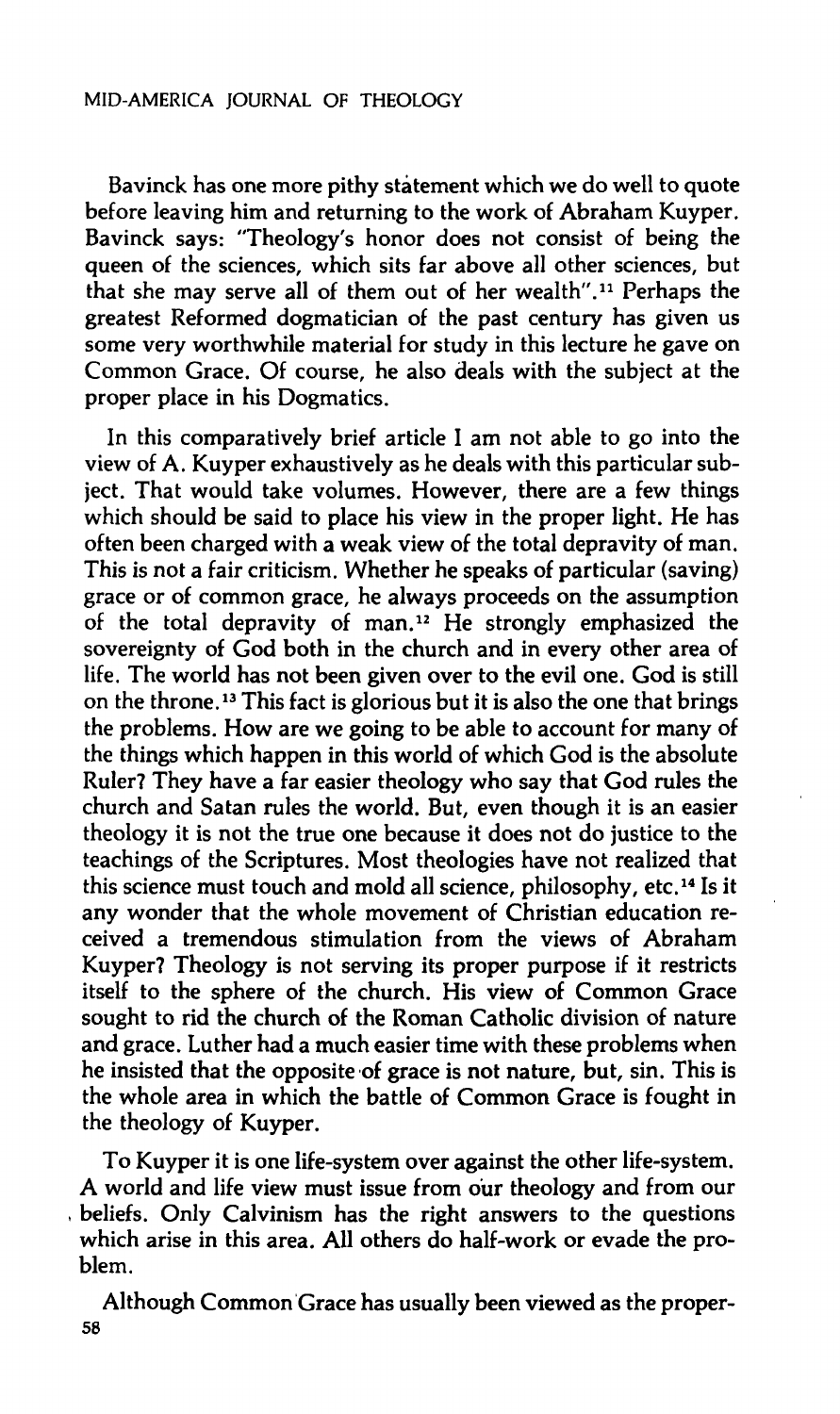#### **SOME COMMENTS ON KUYPER AND COMMON GRACE**

**ty of the unbeliever and particular grace that of the believer, Kuyper believes that both believer and unbeliever partake of Common Grace.<sup>15</sup> Of course, only the believer partakes of particular or saving grace. This is a very interesting comment and deserves proper attention. He considers such human traits as personality, actions etc. Therefore, he says, if Common Grace were only given the unbeliever, there would be the possibility that the common grace would triumph over particular grace at times because the personality and actions of the unbeliever often put the believer to shame!** 

**In his mammoth work on Common Grace he first deals with the negative aspect of Common Grace, i.e., that God restrains so that the process of history may be able to continue. This he considers to be the most important element in the doctrine of Common Grace.<sup>16</sup> In the second volume he deals more with the positive side of the issue, i.e., that there is still some good (civil?) which the unbeliever is able to do. In the last volume he deals with the practical aspects of the problem. Throughout these three volumes he deals with the exegesis of pertinent Scriptural passages and also quotes voluminously from other theologians and philosophers. As is his custom, he deals exhaustively with a particular subject and then weaves various other subjects around the main theme.** 

**If one is at all familiar with the life of Kuyper, he is astonished that a man who began in the modernist camp not only turned to the Reformed faith with all that was in him but also saw the implications of that faith and that theology for all of life. No doubt his view of Common Grace was greatly responsible for the manyfaceted life he lived. He threw himself into the area of the press. He went to the top in the field of politics. He sought Christian organizations in every sphere of life to counteract the influence of unbelief.** 

**He describes the need for a true conception of Common Grace in these words: "A church life which consists only of ecclesiastical duties, defeats itself, and striving to walk worthily in the way of the good, it exchanges its deep religious character for a superficial ethical one. The result of this (exchange) always was and always will be, that those who feel themselves gripped by spiritual forces, don't feel at home in the church, and unite with people of like mind and thus cause the sects to flourish".<sup>17</sup>**

**Kuyper has at times been criticized for not making a sufficient distinction between Common and Particular Grace. This criticism does not hold when we consider the following quotation:** 

**59**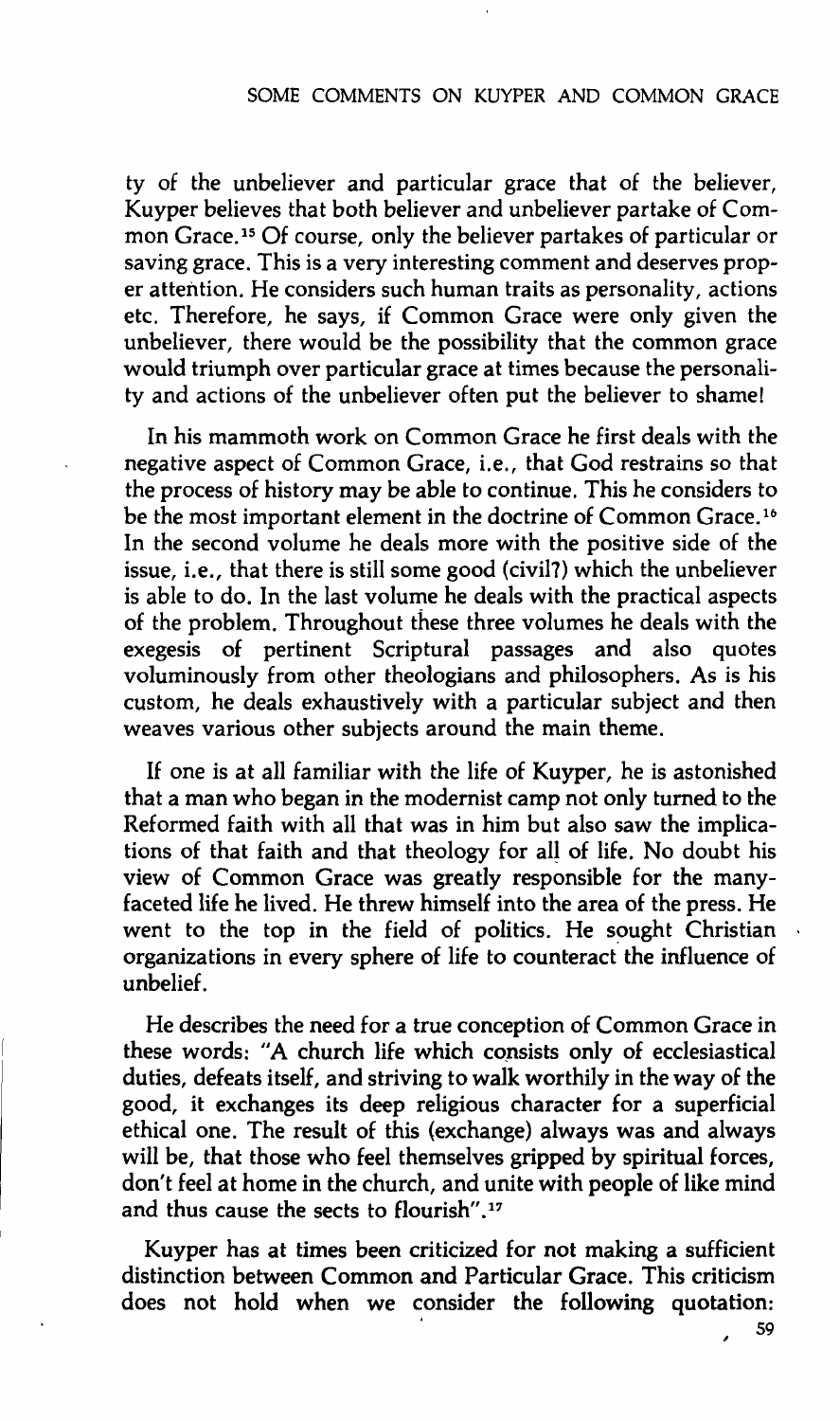# **MID-AMERICA JOURNAL OF THEOLOGY**

**"Regeneration, the gift of special grace, removes the cancer of sin by taking out its root. In place of sin it gives the power of eternal life. Common Grace doesn't do anything like it. It holds down but doesn't quench. It tames but doesn't change the nature. It keeps back.and holds in leash, but as soon as the restraint is removed, the evil races forth. It trims the shoot but doesn't heal the root. The wickedness of man's ego is kept but it prevents the full fruition of wickedness. It is a limiting, a restraining, a hindering power which slows and brings to a halt."<sup>18</sup>**

**When we consider all that Kuyper has written on this subject we realize that he is seeking to meet a real problem head-on and yet, whether he has succeeded is still a question. There are many dangers in a denial of common grace and there are also dangers in an emphasis on this subject. There is always the possibility that the former will not do justice to all God's works — both in nature and in grace and an over emphasis on it almost erases the distinction between the world and the church; between belief and unbelief. The Synod of 1924 of the Christian Reformed Church, which considered this doctrine in detail and in some depth, warned the leaders of the church of the latter danger.<sup>19</sup> . It is noteworthy that four years later, the Synod of 1928 warned the church of the evil of worldliness!** 

**The Synod of 1924 took up this matter because there were various protests at this Synod against the teachings of the Revs. H. Hoeksema and H. Danhof, who denied the doctrine of Common Grace. Many years have passed since that historic Synod, and one wonders whether things could not have gone differently. Was the view of Dr. Abraham Kuyper the only way in which the matter could be approached? It is quite commonly held that one of the most ardent supporters of Kuyper's view of Common Grace influenced the Synod of 1924 greatly (Dr. V. Hepp). When the Synod had determined that the above named brethren were Reformed but one-sided, it blundered. To be Reformed is enough! Who is so balanced in all his views that it cannot be said of him that he is onesided? We need only sign the** *Form of Subscription***—no more may be asked! It may well be questioned whether the decisions of the Synod of 1924 anent the matter of Common Grace should ever have been adopted. There were minor things over which people stumbled. The name: Common Grace, or** *Algemeene Genade* **or**  *Gemeene Gratie* **were not considered proper. But, no one else has come up with a better name! It was stated too that Grace is never "Common". This is true, of course, but doesn't touch the real issue. 60**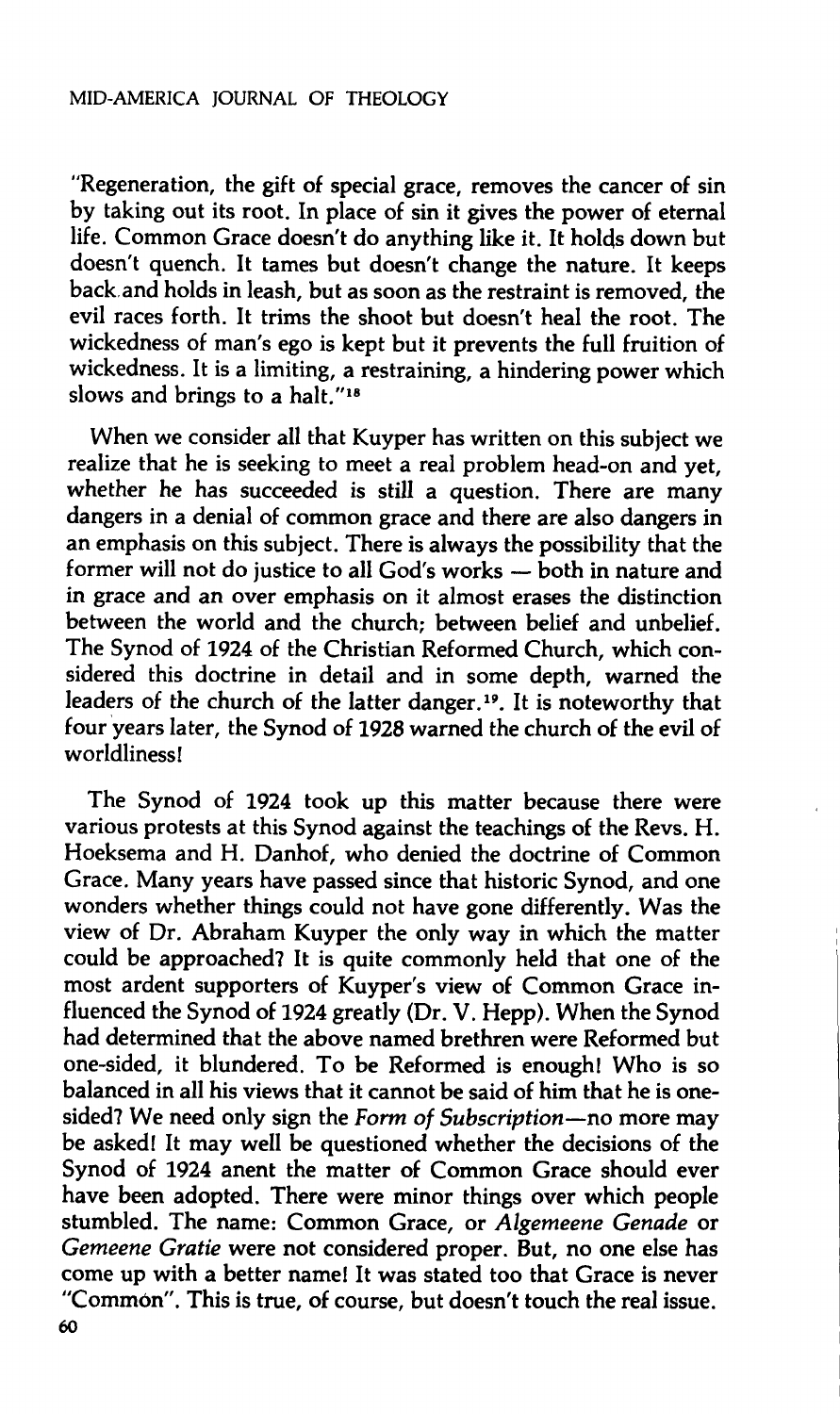The fact that the Synod of 1924 wrote Three Points of doctrine concerning the matter of Common Grace bothers me far more. In about the space of two weeks a doctrinal position was adopted which should have been the study of many years by the best theologians in the church. Did it deal with an important doctrine? Yes. Did it deal with a fundamental doctrine whereby the division is made between Reformed and unreformed? No. There was too much haste.

Yet, the Synod of 1924 urged the church and its theologians to study this doctrine in greater depth in the years to come.<sup>20</sup> Evidently Synod did not believe that the last word had been spoken on it in the voluminous writings of Abraham Kuyper.

Abraham Kuyper has done the church a service by bringing this doctrine to its attention in a way it had never been done before. We owe much to Kuyper and all his writings. But, as is true of all theologians, we must read them with care and with an open mind.

# **NOTES**

**Deuteronomy 6:4** 

**<sup>2</sup>Matthew 22:42** 

**3 J.C. Rullmann,** *Abraham Kuyper—Een Levensschets* **(Kampen: J.H. Kok, 1928)** 

**<sup>4</sup>Herman Kuiper,** *Calvin on Common Grace* **(Goes: Oosterbaan & Le Cointre, 1928). Cf. also many references in Abraham Kuyper,** *De Gemeene Gratie* **(Leiden: D. Donner, 1902)** 

**<sup>5</sup>Preface to Kuyper,** *De Gemeene Gratie,* **vol. 1.** 

**<sup>6</sup>Preface to Abraham Kuyper,** *Pro Rege* **(Kampen: J.H. Kok, 1911), vol. 1.** 

**<sup>7</sup>Abraham Kuyper,** *Lectures on Calvinism* **(Grand Rapids: Wm. B. Eerdmans, 1898) 10.** 

**<sup>8</sup>Herman Bavinck,** *De Algemeene Genade* **(Kampen: G. Ph. Zalsman, 1894) 27.** 

**<sup>10</sup>Bavinck,** *De Algemeene Genade,* **30.** 

**<sup>n</sup>Bavinck,** *De Algemeene Genade,* **45.** 

**<sup>12</sup>Bavinck,** *De Algemeene Genade,* **53.** 

**<sup>12</sup>Kuyper,** *De Gemeene Gratie,* **vol.** *1,* **248.** 

**"Kuyper,** *De Gemeene Gratie,* **vol. 1, Preface.** 

**s 14C. Van Til,** *Common Grace* **(Philadelphia: Presbyterian and Reformed Pubi. Co., 1947), Preface.**